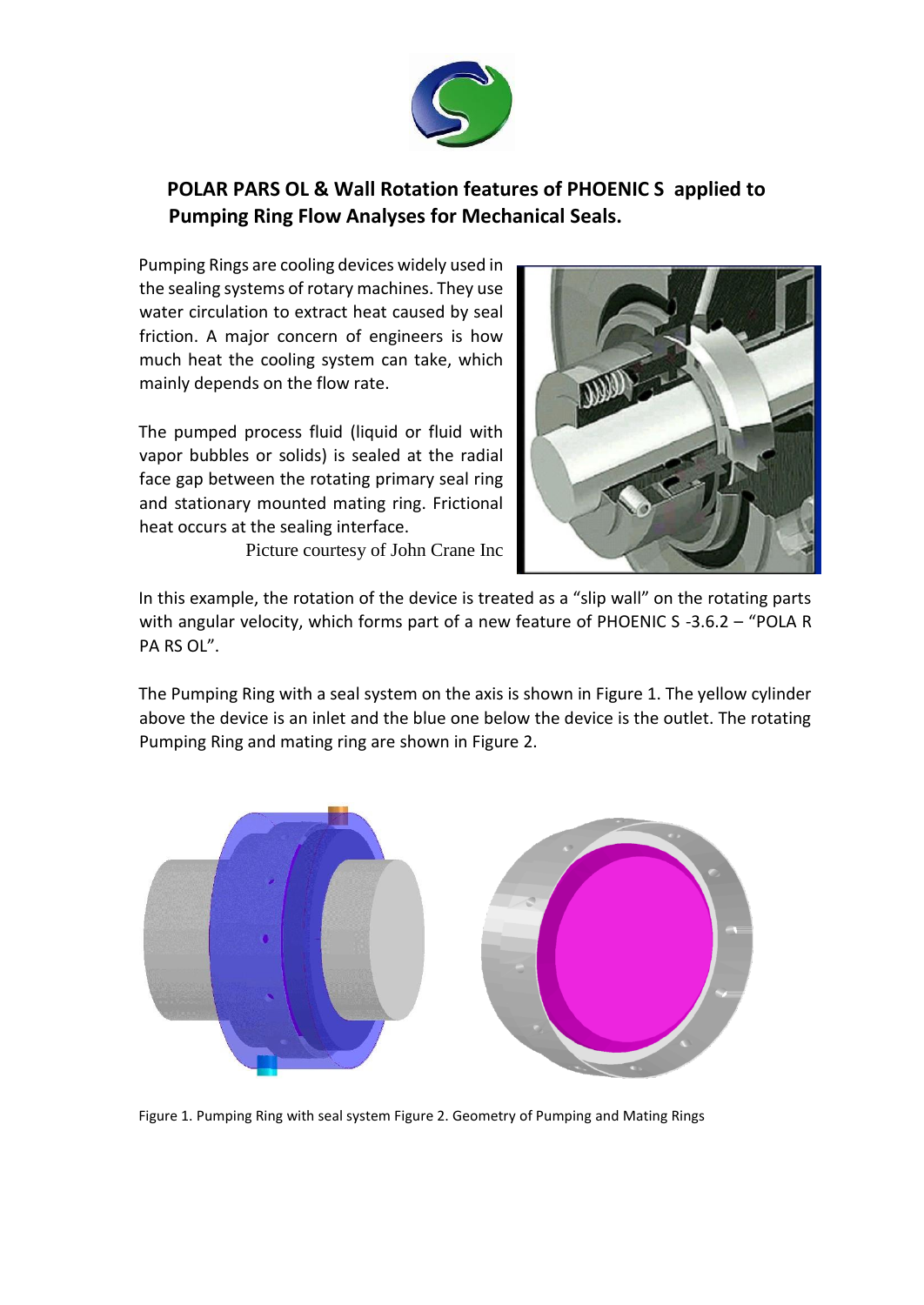

flow rate curve shown in Figure 3.

S even simulations were carried out which produced the pressure and



Figure 3. The relation of Pumping Ring flow rate with pressure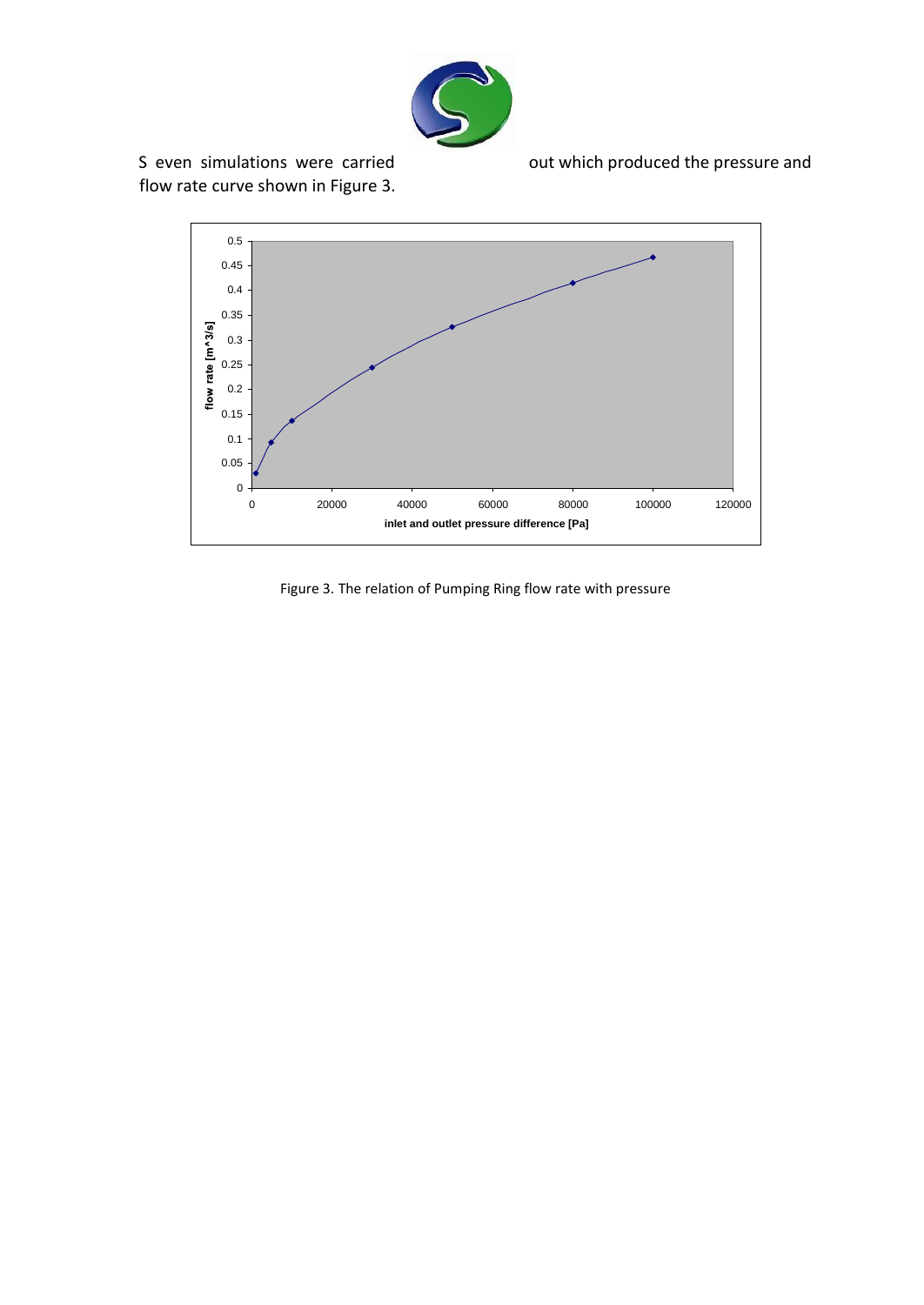

The results below (inlet pressure The results below (inlet pressure and the 1.0E05 [Pa]) are velocity vectors clearly showing the coolant coming from the inlet along the stationary surface of the primary ring into the passage between the mating ring and the Pumping Ring, and then



flowing through the hole on the Pumping Ring to the outlet.



Figure 4. Velocity vectors on Y -plane near inner surface of Pumping Ring (left) and X -plane along the Pumping Ring hole (right)

Pressure contours on the Pumping Ring surface in Figure 5 indicate high- pressure areas on the inside surface of the Pumping Ring. Figure 6 shows streamlines of the flow path coloured by residence time.